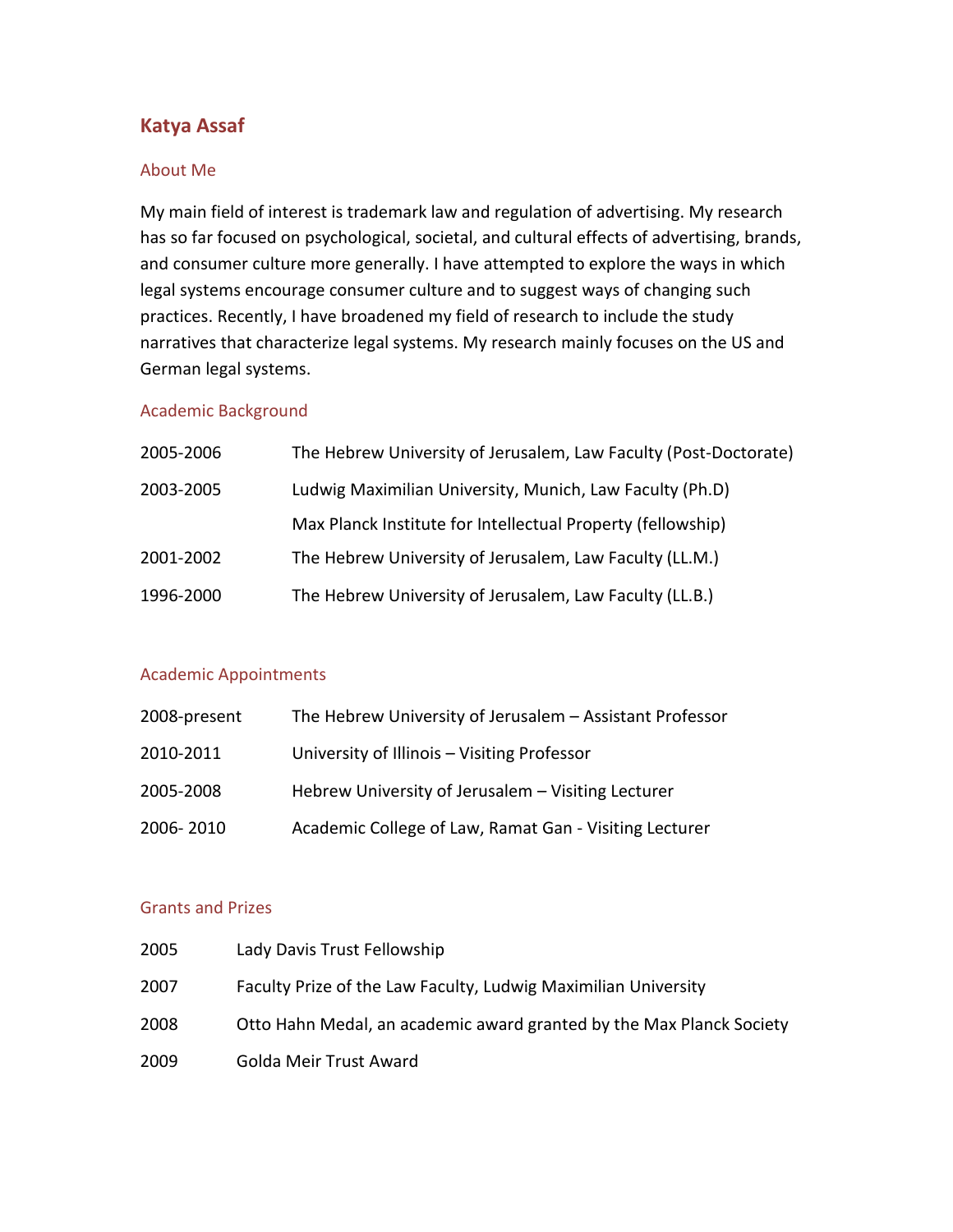# Conference Presentations

- Oct 2012 "Capitalism against Freedom"
- Conference "Democracy and the Market" in Leuven, Belgium
- May 2012 "Capitalism and Freedom"
- The Third Annual Meeting of the Israeli Association of Private Law
- April 2011 "Magical Thinking in Trademark Law"
- The Fourth Annual Junior Scholars in Intellectual Property (JSIP) Michigan State University College of Law
- March 2011 "Magical Thinking in Trademark Law"
- Faculty Talk at the University of Illinois College of Law
- Feb 2011 "Magical Thinking in Trademark Law"
- Works-in-Progress Intellectual Property Colloquium (WIPIP)
- **•** Boston University School of Law
- Feb 2010 "Of Trademarks and Fetishism,"
- The First Annual Meeting of the Israeli Association of Private Law
- Jul 2009 "Brand Fetishism,"
- Intellectual Property Academic Forum, Jerusalem
- Dec 2007 "The Dilution of Culture and the Law of Trademarks",
- Hebrew University of Jerusalem (colloquium talk)
- Oct 2007 Comment to a lecture given by Prof. Bornkamm,
- a presiding judge at the Federal Supreme Court of Germany
- Conference "Zukunft des Europäischen Markenrechts",
- (The Future of European Trademark Law), Berlin
- Jul 2006 "Trademarks Cultural Aspects"
- Max Planck Institute for Intellectual Property, Munich
- Mar 2006 "The Protection of Trademark Image"
- Academic College of Law, Ramat Gan (colloquium talk)
- Jan 2005 "Deceptive Advertising in Germany and the USA"